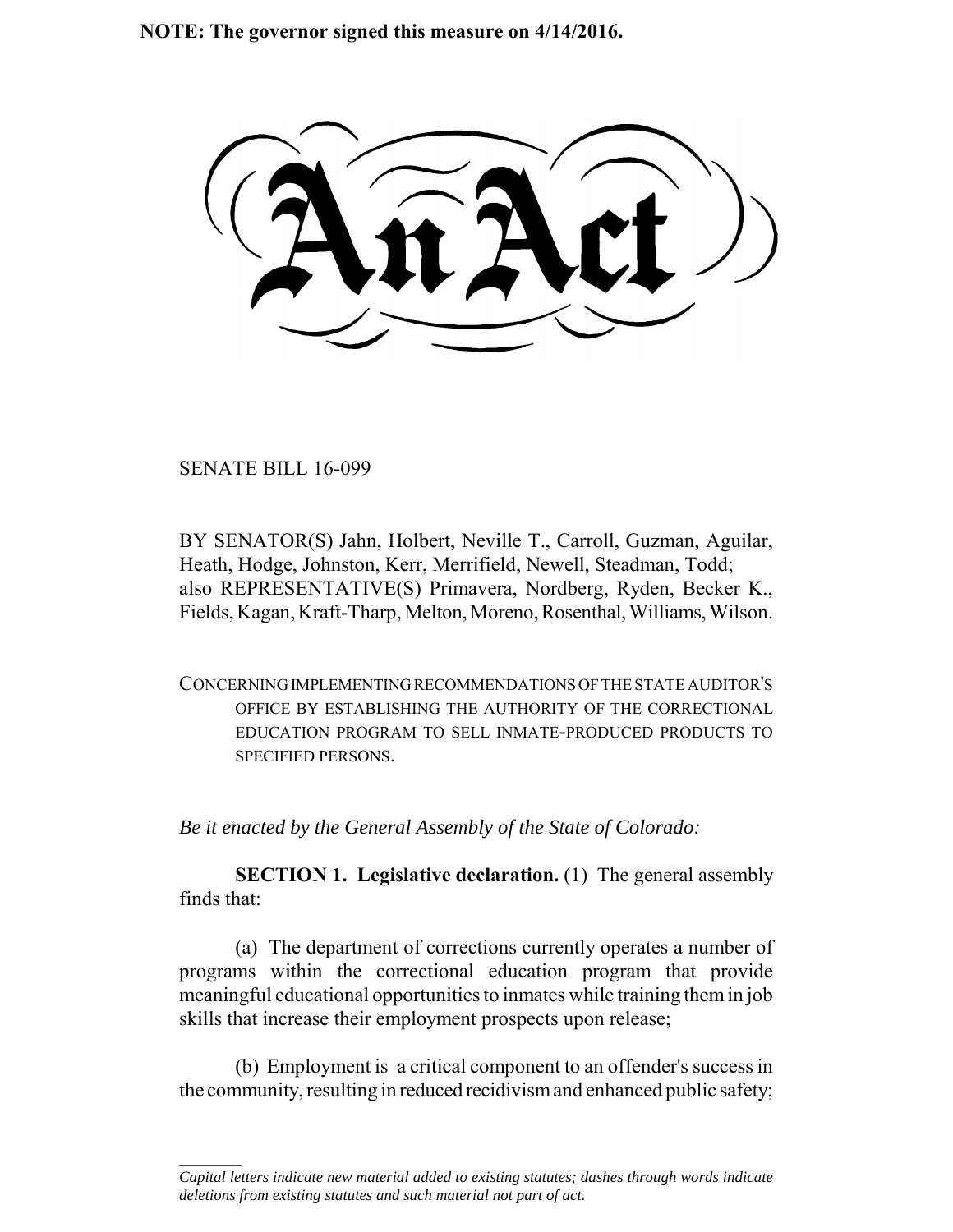(c) The correctional education program operates in a manner that is similar to the Colorado community college system, which can sell goods and services on a limited basis; and

(d) The purpose of this act is to allow the correctional education program to operate in a manner similar to the Colorado community college system through the limited sale of goods and services and to allow inmates to benefit from the skills and certificates earned through such programs, while enhancing public safety, reducing recidivism, and providing a more highly trained workforce.

**SECTION 2.** In Colorado Revised Statutes, 17-32-106, **add** (1) (b.5) as follows:

**17-32-106. Powers and duties of the program.** (1) In connection with the development and implementation of the correctional education program, the program shall have the following powers and duties:

(b.5) TO SELL GOODS AND SERVICES PURSUANT TO THE PROVISIONS OF SECTION 17-32-108;

**SECTION 3.** In Colorado Revised Statutes, **add** 17-32-108 as follows:

**17-32-108. Sale of goods and services.** (1) (a) THE CORRECTIONAL EDUCATION PROGRAM IS AUTHORIZED TO SELL GOODS AND SERVICES TO INMATES, INVITED GUESTS, EMPLOYEES OF THE DEPARTMENT, GOVERNMENTAL AGENCIES, OR NONPROFIT ORGANIZATIONS ONLY IF THE PROVISION OF THE GOODS OR SERVICES OFFERS A VALUABLE EDUCATIONAL EXPERIENCE FOR INMATES AND FULFILLS THE GOALS AND OBJECTIVES OF THE PROGRAM.

(b) THE DEPARTMENT SHALL ADOPT PROCEDURES FOR HEARING COMPLAINTS OF UNFAIR COMPETITION BY PRIVATELY OWNED BUSINESSES. IF A PRIVATELY OWNED BUSINESS MAKES A COMPLAINT OF UNFAIR COMPETITION IN RELATION TO THE ACTIVITIES OF THE CORRECTIONAL EDUCATION PROGRAM, THE DEPARTMENT SHALL HOLD A HEARING ON THE COMPLAINT. THE EXECUTIVE DIRECTOR OR HIS OR HER DESIGNEE SHALL HEAR THE COMPLAINT, AND THE DECISION OF THE DIRECTOR OR DESIGNEE IS FINAL.AS PART OF THE REPORT REQUIRED BY SECTION 17-32-105(8), THE

PAGE 2-SENATE BILL 16-099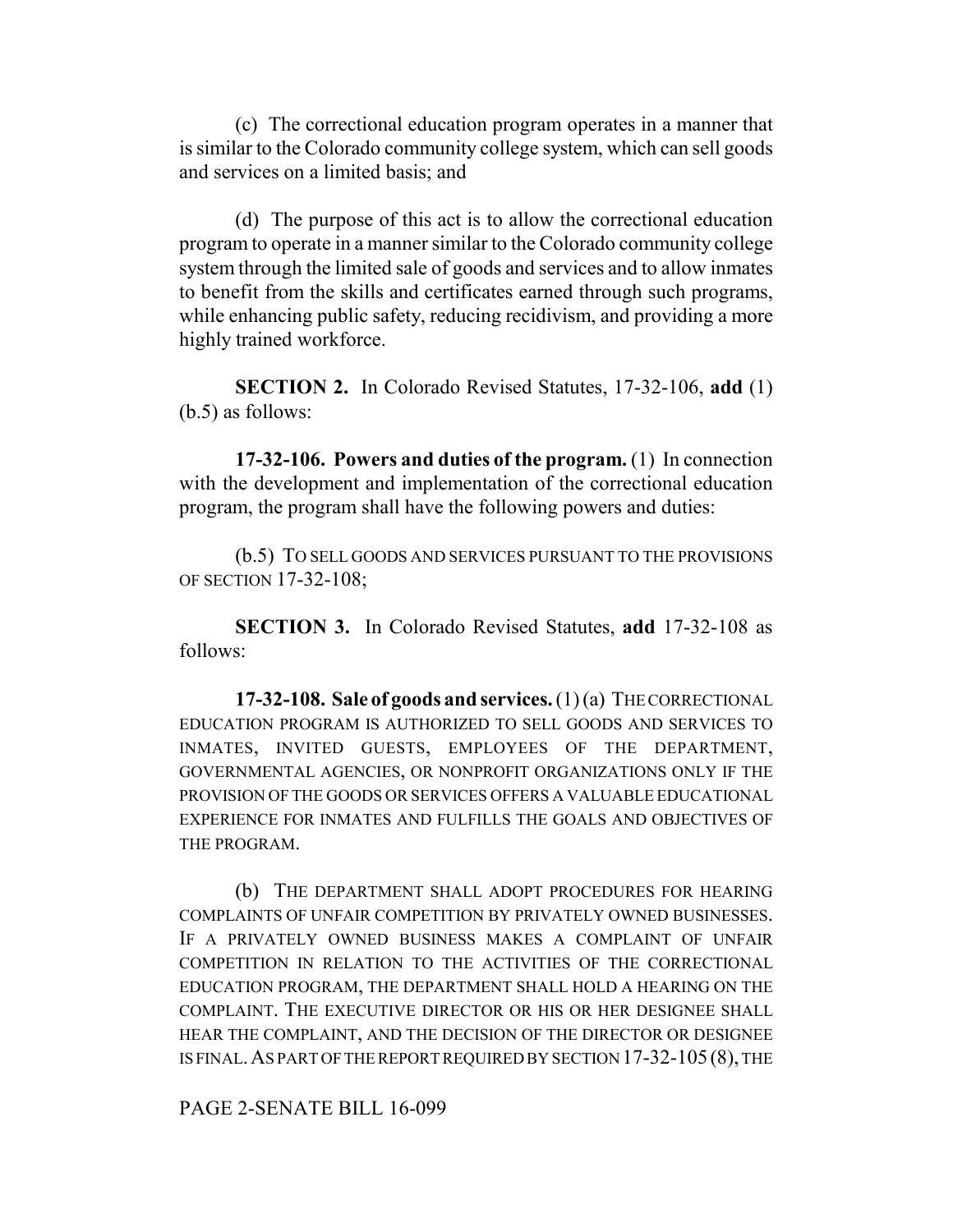DEPARTMENT SHALL REPORT THE NUMBER OF COMPLAINTS FILED PURSUANT TO THIS PARAGRAPH (b) AND THE OUTCOME OF THE COMPLAINTS.

(2) (a) THE PROGRAM SHALL FIX AND DETERMINE THE PRICES AT WHICH ALL LABOR IS PERFORMED AND AT WHICH ALL GOODS AND SERVICES PRODUCED ARE SOLD. SUCH PRICES MUST BE AS NEAR TO THE PREVAILING MARKET PRICES FOR GOODS AND SERVICES OF SIMILAR QUALITY AS IS PRACTICAL, OR GOODS AND SERVICES SOLD THROUGH THE COLORADO COMMUNITY COLLEGE SYSTEM PURSUANT TO SECTION 24-113-104,C.R.S.

(b) THE PROGRAM SHALL ENSURE THAT THE LEVEL OF QUALITY OF GOODS AND SERVICES PRODUCED IS COMPARABLE TO SIMILAR GOODS AND SERVICES AVAILABLE FROM THE PRIVATE SECTOR OR THE COLORADO COMMUNITY COLLEGE SYSTEM. THE SALE OF SUCH GOODS OR SERVICES SHALL NOT GIVE RISE TO ANY WARRANTIES. NO REFUND OR REPLACEMENT SHALL BE MADE AFTER NINETY DAYS FROM THE DATE OF THE SALE.

(c) THE CORRECTIONAL EDUCATION PROGRAM SHALL TRANSMIT ALL REVENUES COLLECTED BY THE PROGRAM FROM THE SALE OF GOODS OR SERVICES TO THE STATE TREASURER FOR DEPOSIT IN THE CORRECTIONAL EDUCATION PROGRAM FUND, CREATED PURSUANT TO SECTION 17-32-107.

**SECTION 4.** In Colorado Revised Statutes, **amend** 17-32-107 as follows:

**17-32-107. Correctional education program fund.** There is hereby created in the state treasury the correctional education program fund, which shall be administered by the program and that shall consist CONSISTS of all moneys received by the program from the federal government, FROM THE SALE OF GOODS OR SERVICES BY THE PROGRAM, and from contributions, grants, gifts, bequests, and donations from individuals, private organizations, and foundations. The moneys in the fund shall be ARE subject to annual appropriation by the general assembly to the program for the purpose of developing and implementing a correctional education program. Any moneys not appropriated or not expended at the end of the fiscal year shall remain in the fund and shall not be transferred to or revert to the general fund of the state. Any interest earned on the investment or deposit of moneys in the fund shall remain REMAINS in the fund and shall not be credited to the general fund of the state.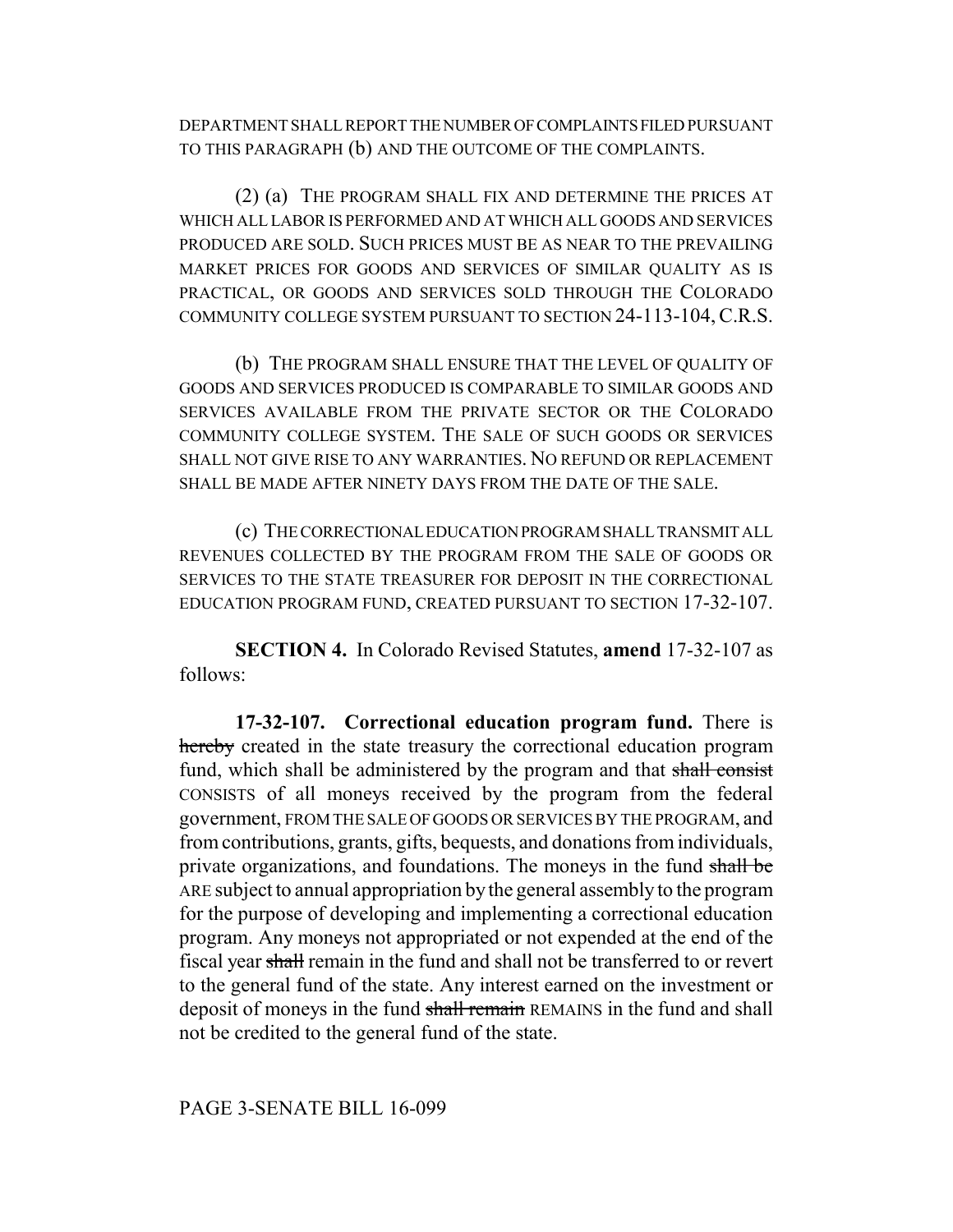**SECTION 5.** In Colorado Revised Statutes, 24-113-103, **add** (3) (b.5) as follows:

**24-113-103. State competition with private enterprise prohibited - exceptions.** (3) The restrictions on competition with private enterprise contained in this section do not apply to:

(b.5) THE CORRECTIONAL EDUCATION PROGRAM OPERATED BY THE DEPARTMENT OF CORRECTIONS PURSUANT TO ARTICLE 32 OF TITLE 17, C.R.S.;

**SECTION 6. Safety clause.** The general assembly hereby finds,